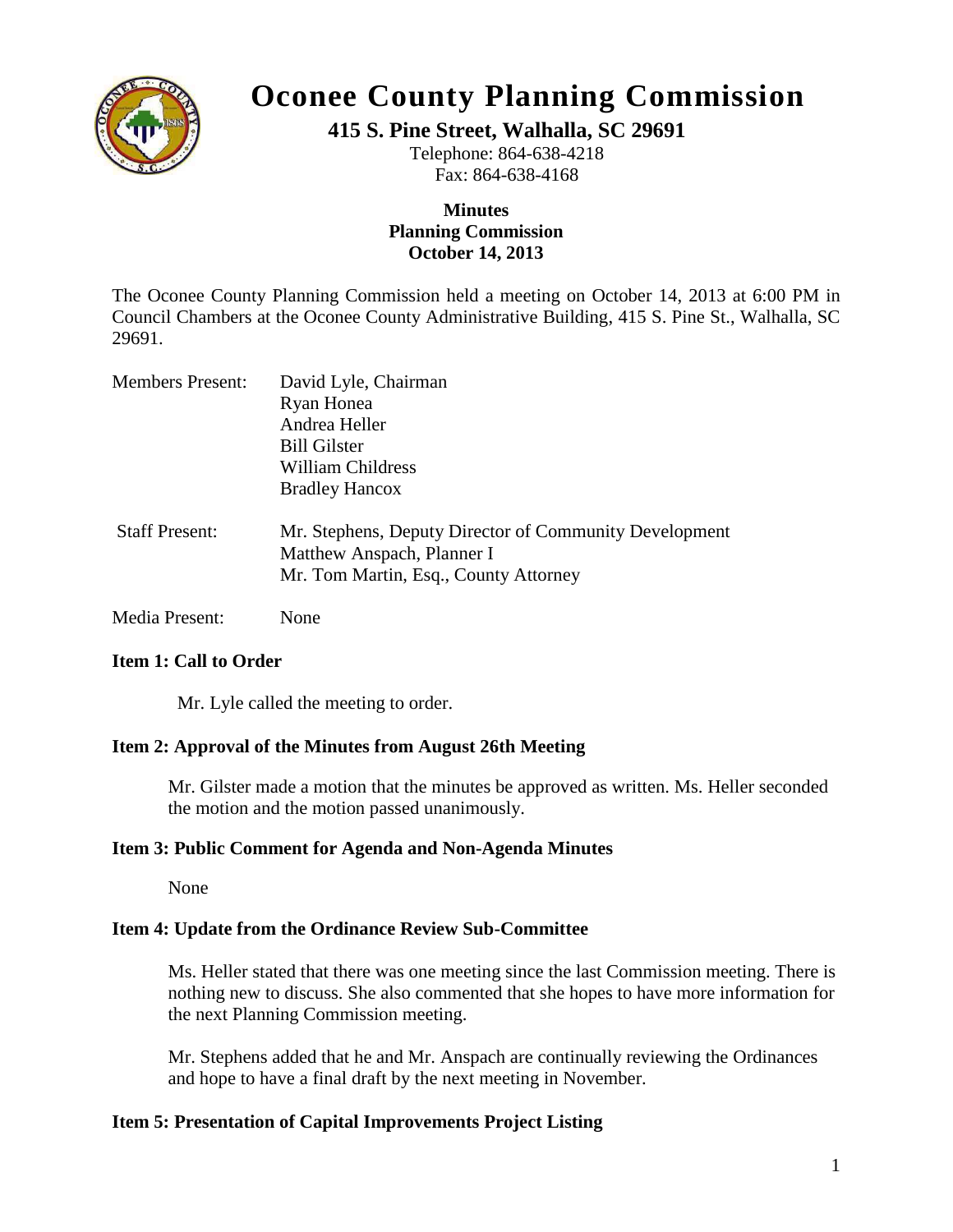Mr. Stephens mentioned that this is an annual event. He covered the process and scoring system used to develop the Capital Projects Improvement Listing. Mr. Stephens went over the two projects that had been scored by Capital Projects Advisory Committee (CPAC) in 2013: South Cove and the "Library Package". He also covered the Planning Commission's responsibility to recommend to County Council adjustments and prioritizations to the list.

Ms. Heller asked Mr. Stephens how they prioritize the list.

Mr. Stephens responded that he could get the Commission the score sheets used by CPAC.

Mr. Lyle had some questions concerning the contents of the CPAC review/score packet.

Mr. Stephens explained what the CPAC review/score packet contained.

Mr. Honea noted that the sewer line was in the wrong place on the score sheet because it had already begun.

Mr. Gilster pointed out that most of the projects on the list past the first couple of priorities apparently do not have funding inferring from the statement on the packet that reads "if and when funds become available, how would you prioritize?". He also echoed what Ms. Heller previously mentioned in that it is difficult to know what comments to make on prioritization when they do not know how they were prioritized based on their scoring.

Mr. Stephens explained that "if and when funds become available" does not necessarily mean that funds are not available. For example, Sewer South is on the list and the project is already moving forward.

Mr. Stephens explained that the packets from last year contained the score sheets for last year's projects and disclosed how they were scored and reiterated that he could get them for the Commission.

Mr. Honea pointed out that it is not the Planning Commission's duty to decide whether there is funding for the projects but the Councils.

Ms. Heller asked who sent the packets to them.

Mr. Stephens answered that staff forwarded the scored projects packets to the Commission for review.

Mr. Lyle mentioned CPAC meets next month and then asked whether the Committee would be reviewing any projects. Mr. Stephens answered that he did not believe they had anything up for review and that if they did it would not be up for review by the Planning Commission until next year.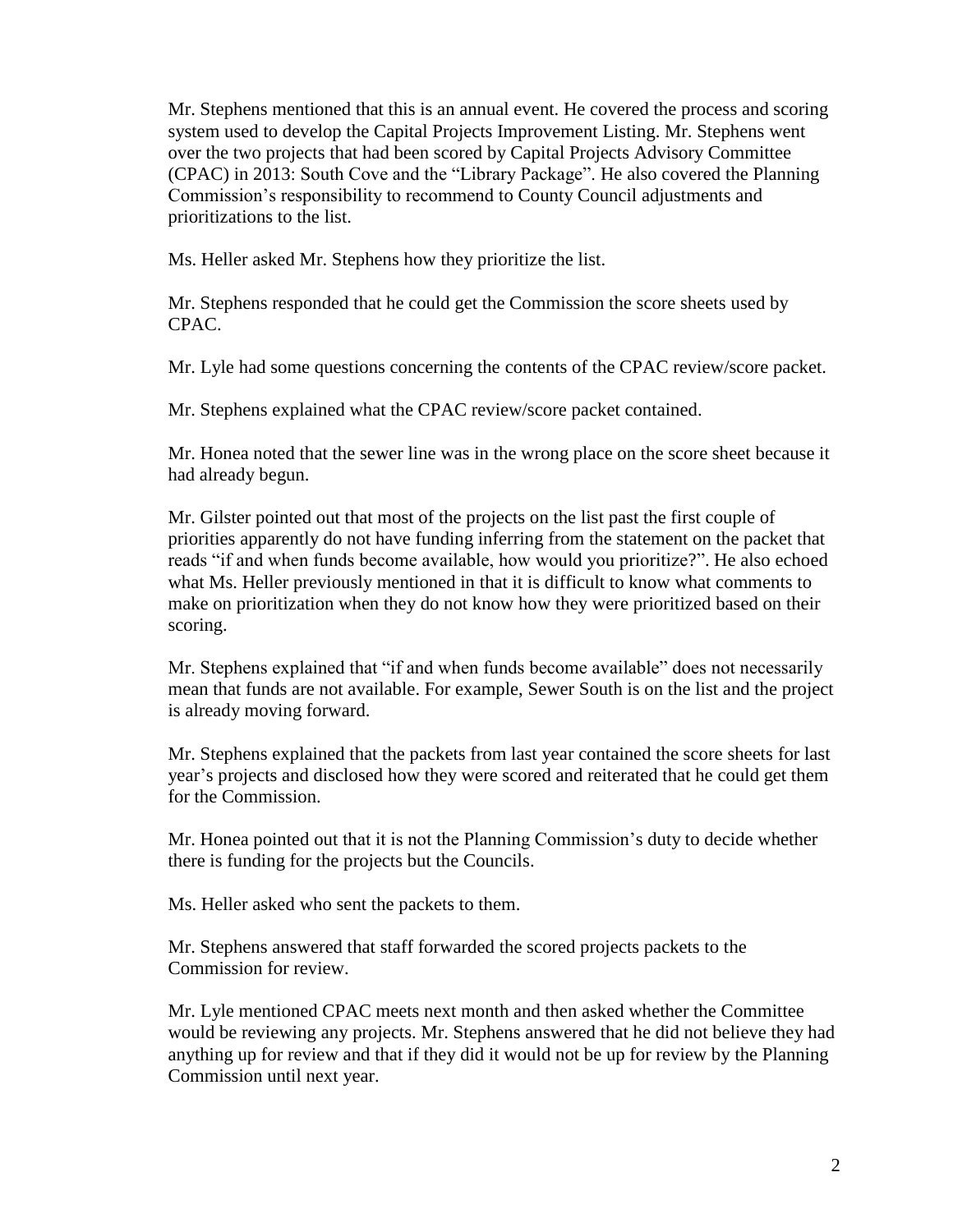Mr. Stephens continued that the only difference to this year's and last year's was the scoring of South Cove and the Library Package.

Mr. Gilster motioned to table the issue until they receive the score sheets.

Ms. Heller seconded the motion. The motion passed unanimously.

### **Item 6: Activity Update**

Mr. Stephens spoke to activity going on over the last couple of weeks including a rezoning request. There is also a dentist office, some expansions of industrial facilities, and Point West is entering Phase III.

#### **Item 7: Old Business**

None

#### **Item 8: New Business**

Next meeting date: Mr. Stephens stated that he met with Mr. Lyle today and they considered the  $18<sup>th</sup>$  of November.

Mr. Lyle asked if this would be a workshop. Mr. Stephens answered that it would as long as the Sub Committee Review was on schedule.

We may have a meeting in early December. Mr. Stephens stated he spoke with the Clerk to Council about potential dates.

Mr. Martin offered to explain the ties between Capital Project Sales Tax Committee (CPSTC) and the Planning Commission. In the Comprehensive Planning Act, one of the functions for the Planning Commission is to look at capital projects of the County. The Planning Commission has to look at it from a land use planning standpoint from the overall Land Use Plan while the County Council and staff look at it from a funding standpoint.

Ms. Heller explained that she was concerned that County Council and the Capital Projects Sales Tax Committee (CPSTC) could come up with two different lists entirely.

Mr. Gilster expressed his concern over the multiple amounts of projects that aren't scored and that there is no date set to meet and eventually score them.

Mr. Martin answered that it is still ultimately up to the County Council to decide on when to move on a particular project.

Mr. Gilster asked Mr. Martin whether he was implying that it is not necessary for all capital projects to go through the Capital Projects Advisory Committee (CPAC), and then on to the Commission.